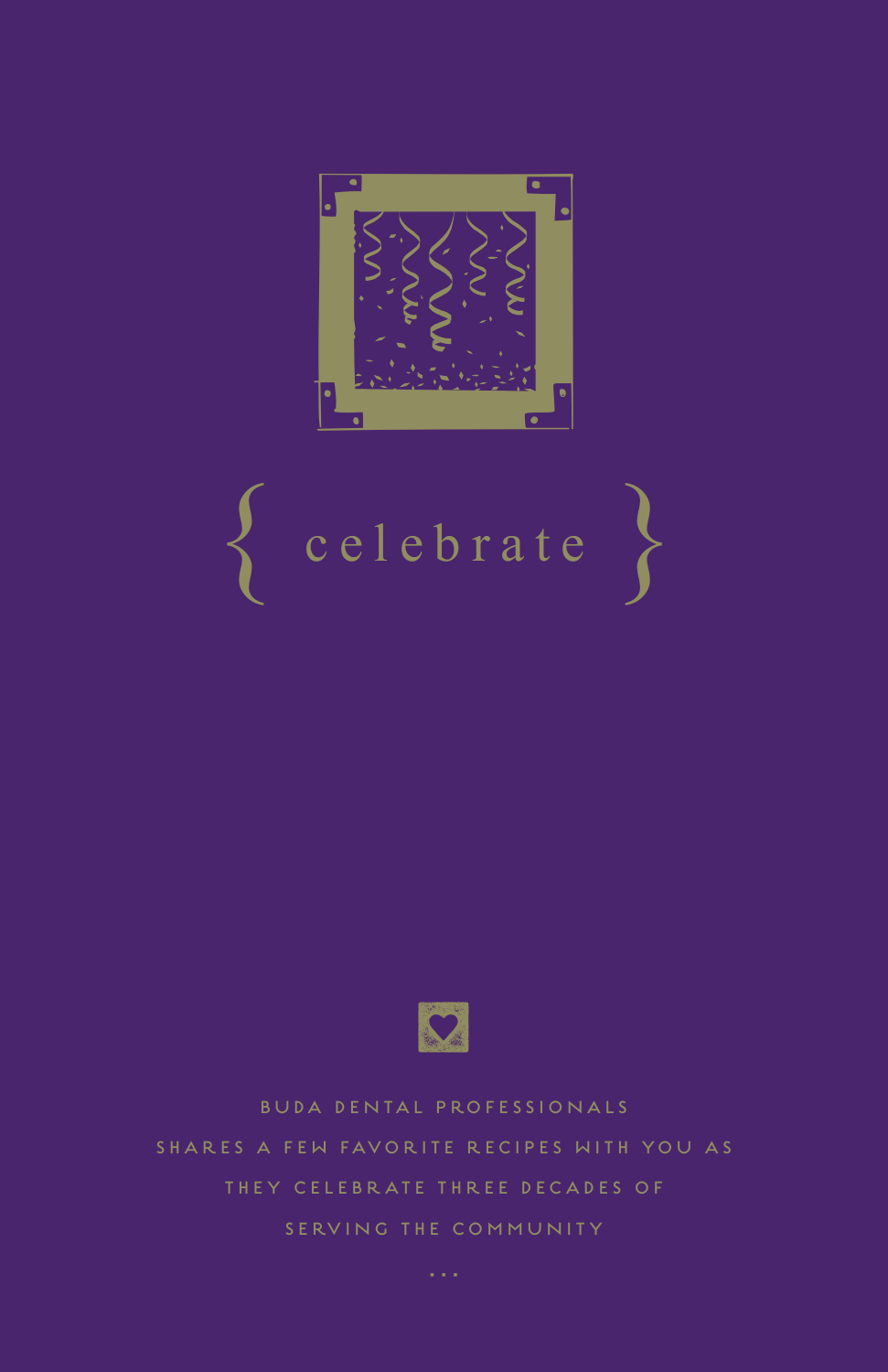NK /Aylor<br>Dr. Strickland Silina Lisa James

#### Dear friends,

It's time to celebrate! 2012 has been a very special year for us. BDP celebrated three decades of serving our community...wow! Once again, our hearts overflow with gratitude to our patients and this community for the love and support you have shown us over the years; it is a gift to be a part of your lives.

2012 also gave us three more reasons to celebrate... new babies! In May, life got so much sweeter for Dr. Taylor and Nancy – they welcomed their first grandchild, Julia Marie. Also, Silina had another baby boy, Jude, and Marla became a grandma for the second time when Madeline was born. Our tribe continues to grow!

As individuals and as a team, we can't wait to see all the new places 2013 will take us; we are certain that there will be many more reasons to celebrate. Enjoy our recipes, and have a very

Merry Christmas!



The Buda Dental Team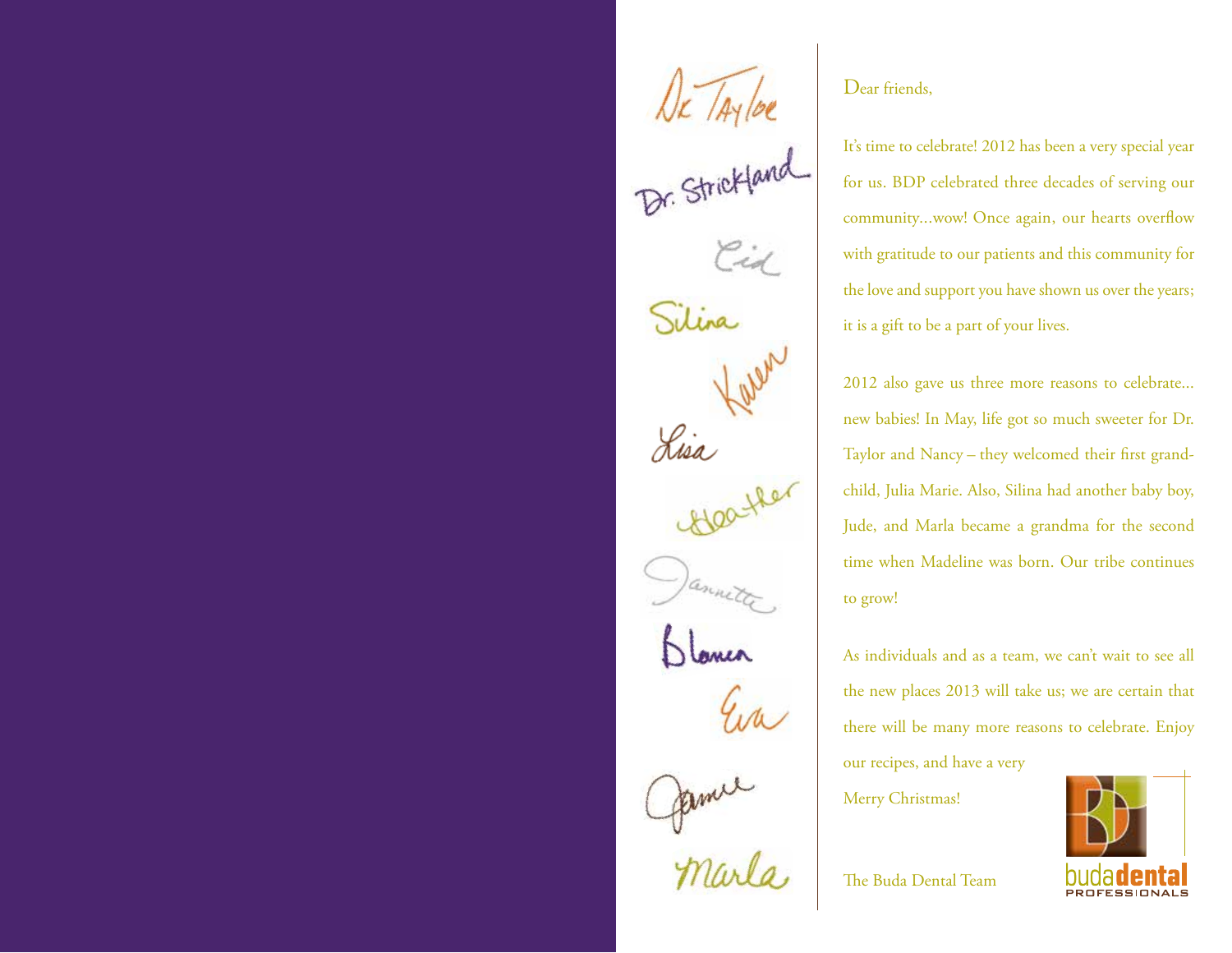# A GLIMPSE OF OUR 30-YEAR BASH:



# **hoopla** [hoop • lah] **\***

#### noun

1. jovial commotion; informal excitement surrounding an event; hullabaloo; bustling activity or celebration.



### Thirtywholewonderfulyears...

**T**his year Buda Dental Professionals celebrated our 30th anniversary, and what a party we had! It was in 1982 that Dr. Taylor first opened his doors here in Buda. Nancy was both his front desk receptionist and his dental

assistant...while one year old Lauren spent her days in the "playroom" which was one of the unfurnished operatories (as some of you remember!). Who knew – back when the main view from the office was the neighboring dairy cows – what that leap of faith 30 years ago would lead to. As the community has grown it is easy to see how much has changed, but what is so meaningful is remembering all that remains the same. At BDP, our core values of faith, family, compassion, and integrity will always anchor us. We feel deeply privileged to serve all of you, truly. Thanks to all who came out to join us in the "hoopla"...here's to the next 30 years!

yEars

September 1999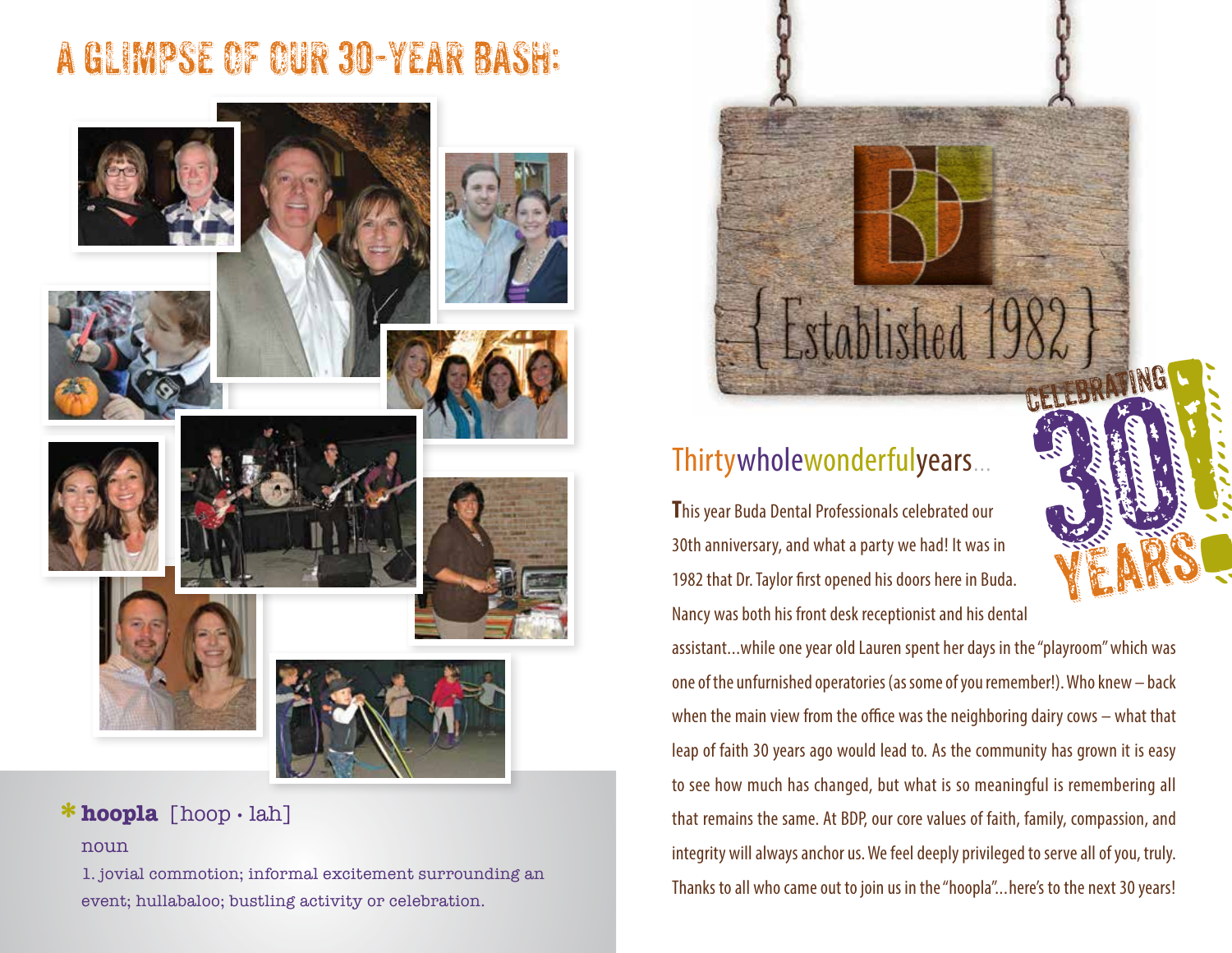













## Localandglobaloutreach...

**O**ur team continued to reach out this year on both the global and local levels. Dr. Taylor traveled to **Haiti** again, this time focusing on building relationships with the local dental school and clinics. The overarching goal is to not only provide dental care while in Haiti, but to help the Haitians develop sustainable care so that the work will continue after the team leaves. He is planning another trip there in 2013...stay tuned to our blog for updates! Locally, in 2012 our team connected with the organization **Saint Louise House** – a wonderful group that provides housing, education, and care for homeless women and children. It is an honor to help these families. We also participated in the ADA's **Give Kids A Smile** day, and had some BIG help from girl scouts (and patients) Katy and Sadie...who are both aiming to pursue careers in dentistry! Lastly, our team continues to partner with the **St. David's Foundation** to provide dentistry for children in the community who do not have access to care. We have helped some of the sweetest children overcome their fear of dentistry and it warms our hearts to have this opportunity.

## Workhardplayhard...

**A**lthough it was hard to top last year's crazy bowling competition (remember that picture?!?), this year we kicked off the Annual Planning Meeting with a fun, new challenge. We decided to see who was best at getting their cooking on! We drew names and divided into two teams – the "Flaming Hot Peppas" and "Sweet Tooth". With the secret ingredient (citrus fruits), we had to come up with three original dishes on each team... it proved to be a lot harder than it sounded. With the clock ticking, both teams scrambled to finish, but in the end the food turned out great and we enjoyed an awesome meal together. Ultimately, the "Flaming Hot Peppas" took home the crown!

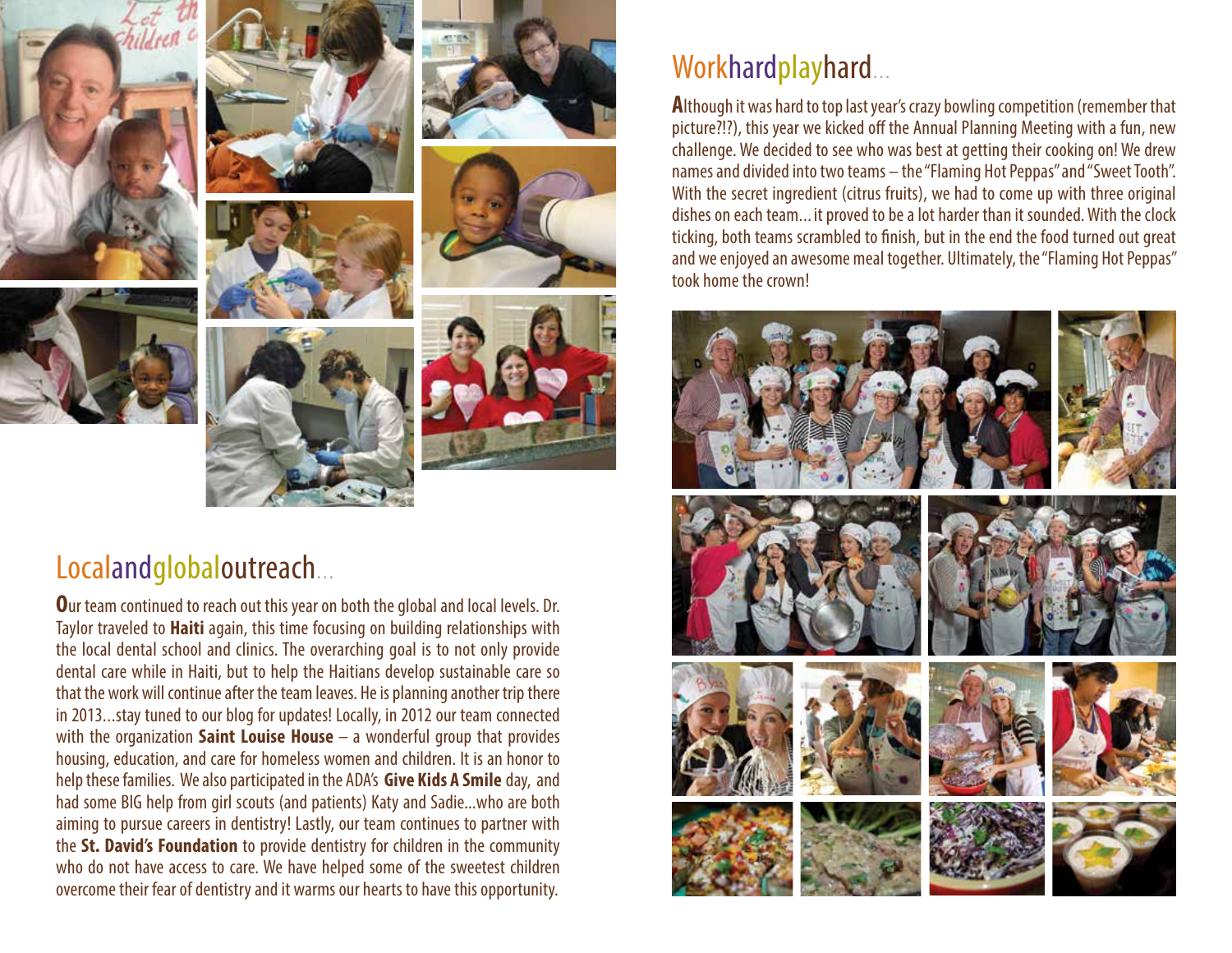

#### **TAYLOR TUSCAN BEAN SOUP | Dr. Taylor**

"This soup is wonderful on a cold day!"

- ▶ 1 cup chopped sweet onion
- $\blacktriangleright$  1/2 cup chopped celery
- $\triangleright$  1/2 cup chopped carrots
- ▶ 2 Tbsp. olive oil
- $\blacktriangleright$  4 cloves chopped garlic
- $\blacktriangleright$  1 box low sodium chicken broth (4 cups)
- ▶ 1 can (14 oz.) diced tomatoes with juice
- ▶ 1 can cannoli beans (white beans), drained and washed
- ▶ 1 bag fresh spinach

Add onions, celery, and carrots to soup pot and sauté on medium heat in olive oil until the onions are translucent. Add garlic and sauté 5 minutes. Add chicken broth and tomatoes with juice. Simmer for 10 minutes. Add beans and simmer another 10 minutes. Add handfuls of spinach until it looks good! Serve with hard crusted bread that is spread with roasted garlic. Enjoy!

#### **BUFFALO CHICKEN DIP | Jamie**

"Great for parties!"

- ▶ 2 cups rotisserie chicken
- ▶ 1 can diced green chiles, **not** drained
- ▶ 2 packages (8 oz. each) cream cheese, softened
- $\blacktriangleright$  1 cup of your favorite wing sauce
- $\blacktriangleright$  1 cup ranch dressing
- ▶ 2 cups shredded cheddar cheese

#### **ZUCCHINI BREAD | Dr. Strickland**

"I love this bread...and it's so good warmed up with a little butter on it."

 $\blacktriangleright$  3 eggs

WWWWW

- $\blacktriangleright$  1 cup oil
- ▶ 3 tsp. vanilla (I use more)
- ▶ 3 cups flour
- $\blacktriangleright$  1 heaping tsp. salt
- } 1 tsp. baking **soda**
- ▶ 1 cup chopped English walnuts (optional)
- $\blacktriangleright$  2 cups sugar
- ▶ 2 cups grated fresh zucchini
- } 1 ⁄4 tsp. baking **powder**
- ▶ ½ tsp. cinnamon (I use WAY more)

Beat eggs. Add oil, sugar, and vanilla. Sift all dry ingredients, then add to egg mixture. Add nuts if desired. Butter & flour pans (recipe makes 2 regular-sized loaf pans); fill and bake at 325º for 1.25 hours. Test with tooth pick.

#### **PULLED PORK TACOS | Cid**

"Muy bueno!"

- $\blacktriangleright$  4 6 lbs. pork loin
- $\blacktriangleright$  2 tsp. salt
- $\blacktriangleright$  1½ tsp. pepper
- $\blacktriangleright$  2 tsp. cumin
- ▶ 1 sliced red onion
- ▶ 1 jar (12oz.) apricot preserves
- $\blacktriangleright$  1 2 jalapeños
- } Garnish options: sliced limes, cilantro, avocados or guacamole, Jack cheese, sour cream

Trim any fat off the pork. Mix the spices and rub on pork, covering generously. Place pork in a Crock•Pot and cover with apricot preserves. Add sliced onion and jalapeños on the pork. Cook for 6 - 8 hours. Serve with tortillas...corn, flour, or wheat are all good. Garnish with sliced limes, cilantro, avocados or guacamole, Monterrey Jack cheese, and sour cream.

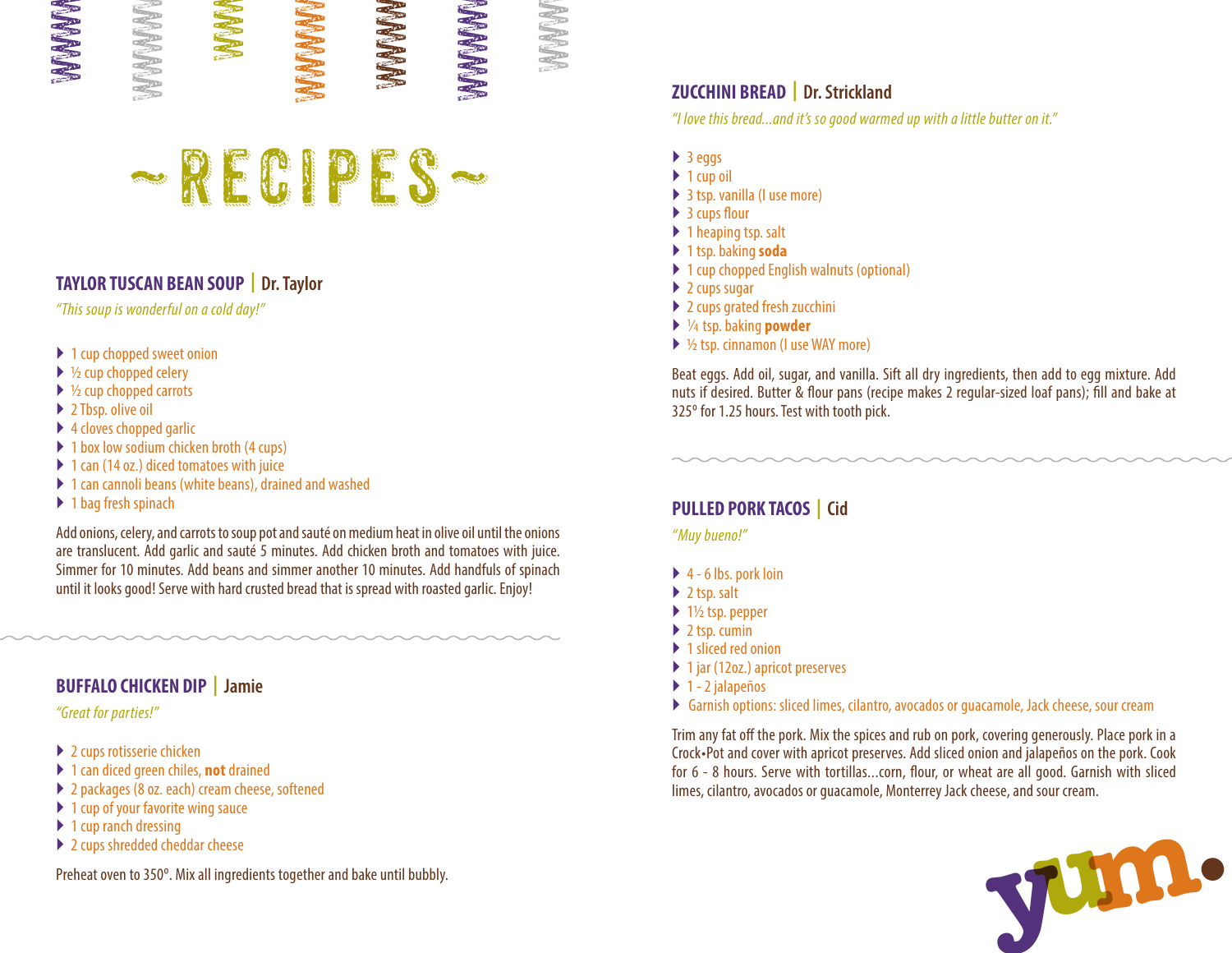#### WWWWW WWWWWW

WWWWW

**WWWWWW** 

WWWWW

#### **DIRT PUDDING | Jannette**

#### "Fun way to serve a dessert!"

- ▶ 2 packages (4 oz. each) French vanilla pudding mix
- $\triangleright$  3½ cups cold milk
- $\blacktriangleright$  1 tub (16 oz.) whipped topping
- ▶ 2 packages (8 oz. each) cream cheese, softened
- $\blacktriangleright$  1/2 stick butter
- ▶ 1 cup powdered sugar
- ▶ 1 package (20 oz.) Oreo cookies, crushed

In medium bowl, combine pudding mix and milk as directed. Blend in whipped topping and set aside. In large bowl, mix cream cheese and butter. Slowly add powdered sugar until smooth with mixing spatula or wooden spoon. Combine pudding mix with cream cheese mixture – may be slightly lumpy. In a medium-to-large clean flower pot, layer the mixture and Oreos, finishing with Oreos on top. Place a faux flower in the middle, and it will make a fun presentation!

#### **CHILI ARTICHOKE DIP | Blanca**

"A great appetizer that even the kids will love..."

- ▶ 1 can (14 oz.) water-packed artichoke hearts, drained and chopped
- ▶ 1 jar (6.5 oz) marinated artichoke hearts, drained and chopped
- ▶ 1 small can (4 oz.) diced green chiles
- ▶ 3 cups shredded cheddar cheese
- $\blacktriangleright$   $\frac{1}{4}$  cup mayonnaise
- $\blacktriangleright$  pita chips

Preheat oven to 350º. In a bowl, combine artichokes, chiles, cheese, and mayo. Put into an 8" square baking dish. Bake 20 - 25 minutes or until cheese melts. Serve warm with pita chips.

#### **JENNY'S FAVORITE POMEGRANATE MARTINI | Lisa**

"This one is for the **adults** only!" : )

#### $\blacktriangleright$  2 oz. vodka

- $\triangleright$  1/2 oz. Cointreau orange liqueur
- ▶ 3 oz. pomegranate juice (best is Central Market Pomegranate Italian Soda)
- $\blacktriangleright$  3 oz. tonic water (HFB brand)

Combine ingredients in a cocktail shaker  $\frac{1}{4}$  filled with crushed ice. Shake and strain into a cocktail glass. Serve with a squeeze of lime.

#### **3 - MEAT MEATBALLS | Marla**

"ALWAYS a family favorite."

- ▶ 1 lb. ground turkey
- ▶ 1 lb. ground beef
- ▶ 1 lb. ground pork
- ▶ 1 package (10 oz.) frozen chopped spinach, thawed, drained, and squeezed dry
- $\blacktriangleright$   $\frac{1}{2}$  cup finely grated parmesan cheese
- $\blacktriangleright$  3 large eggs, beaten
- ▶ 2 Tbsp. Italian seasoning
- ▶ 2 tsp. garlic powder
- $\blacktriangleright$  2 tsp. salt
- ▶ 1 tsp. red pepper flakes
- ▶ ½ cup fine or Panko bread crumbs

**FOR SERVING OPTIONS**

- $\blacktriangleright$  barbeque sauce
- $\blacktriangleright$  sandwich rolls
- $\blacktriangleright$  chipotle sauce

Preheat oven to 400º. Coat 2 large-rimmed baking sheets with cooking spray. In large bowl, combine all ingredients until well mixed (but try not to "over" mix). Roll teaspoon amounts of the meat mixture into 1" balls, arranging a half inch apart on the baking sheets. Bake meatballs until lightly browned and cooked throughout, approximately 20 - 25 minutes. To serve, either toss warm meatballs with your favorite barbeque sauce and serve with sandwich rolls, or dip in chipotle sauce. Enjoy!

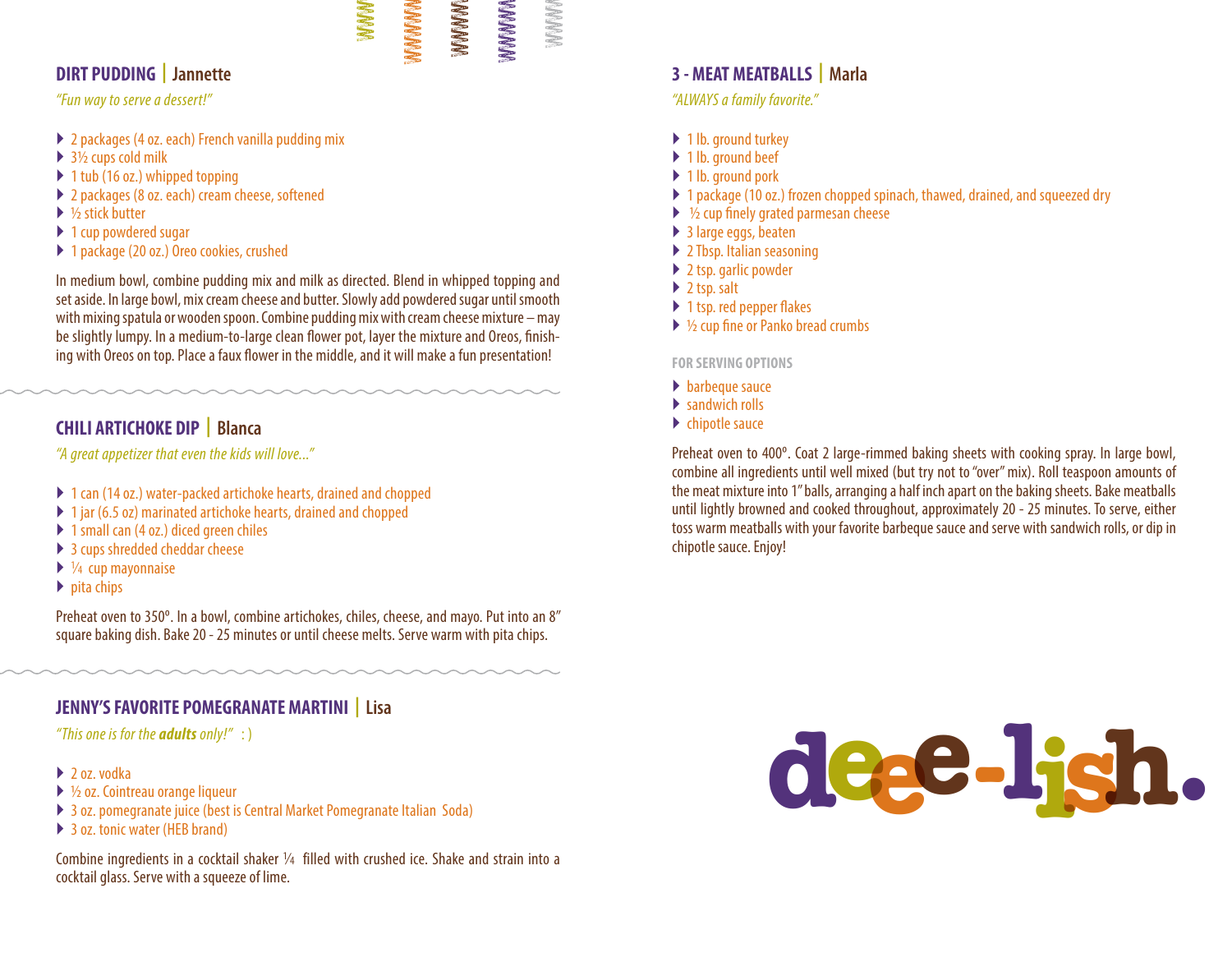#### WWWWW WWWWWW

WWWWW

WWWWWW

WWWWW

#### **HEATHER'S HEALTHY FISH TACOS | Heather**

"A yummy option for those on a Paleo diet!"

- $\blacktriangleright$  1 lb. fresh tilapia fillets
- ▶ 1 Tbsp. Paleo cooking fat
- ▶ 1 medium onion, chopped
- ▶ 4 cloves garlic, minced
- $\blacktriangleright$  1 or 2 jalapeño pepper(s), finely chopped
- $\blacktriangleright$  2 cups tomatoes, diced
- ▶ 1/4 cup fresh cilantro, finely chopped
- ▶ 3 Tbsp. lime juice
- $\blacktriangleright$  sea salt and freshly cracked black pepper to taste
- ▶ 1 avocado, sliced

In a large skillet over medium-high heat, combine the cooking fat with the garlic and onions. Cook for about 5 minutes, until the onions are soft and translucent in color. Add the tilapia to the skillet. Allow the fillets to cook for 3 to 4 minutes on one side prior to flipping. As the fish begins to cook through, use a fork to break it apart into flaky pieces. Add the jalapeño pepper, tomatoes, cilantro, and lime juice to the mix and then season with salt & pepper. Cook for 5 minutes before removing from heat. Serve the taco filling however you'd like, and garnish with fresh avocado slices.

#### **PUMPKIN CAKE | Karen**

"Thanks to Betty Weaver for this great recipe."

- $\blacktriangleright$  2½ cups sugar
- ▶ 1 cup shortening or 80% vegetable oil oleo
- $\blacktriangleright$  3 eggs, beaten
- $\blacktriangleright$  1 can Libby's pumpkin (plain pumpkin, not pie mix)
- $\blacktriangleright$  1 tsp. vanilla
- $\triangleright$  3 cups flour
- } 1 tsp. baking **soda**
- } ½ tsp. baking **powder**
- ▶ 1/<sub>4</sub> tsp. salt
- ▶ 1 tsp. each: cloves, nutmeg, cinnamon, and allspice
- $\blacktriangleright$  cream cheese frosting or whipped cream (for topping)

Preheat oven to 300º. Cream sugar and shortening together; add eggs, pumpkin, and vanilla. Mix/sift all dry ingredients and add to creamed mixture. Pour into either a tube pan, bundt pan, or two 8x4 loaf pans. Tube or bundt pan bakes for 1½ - 2 hours; loaf pans for 1 - 1½ hours. Check with toothpick to make sure it's done. Finish off with cream cheese frosting, or serve with whipped cream.

#### **ZUCCHINI "SPAGHETTI" | Eva**

"Super easy recipe, and healthy too."

- } 4 large, thick zucchini, cut into strands using a spiral slicer (or you can julienne into strips)
- ▶ 2 cloves garlic, minced
- $\triangleright$  1/2 tsp. salt
- $\triangleright$  1/2 tsp. red pepper flakes
- $\blacktriangleright$  olive oil

Heat frying pan over medium heat. Add about 1 tsp. olive oil. While oil is simmering, add garlic and sauté until fragrant – about 15 seconds. Turn heat to high. Add zucchini strands and stir fry for 1 minute. Add salt and red pepper flakes. Make sure to not cook the zucchini too long; it should still have some "crunch" to it.

#### **'LEFTOVER CHICKEN' AND VEGGIE PASTA | Silina**

"Fun to throw this dish together to make use of your leftover chicken!"

- ▶ 8 oz. penne pasta
- $\blacktriangleright$  1 cup sliced zucchini
- $\blacktriangleright$  1 cup grape tomatoes, halved
- $\blacktriangleright$  2 tsp. chopped garlic
- $\triangleright$  ½ bell pepper, chopped
- $\triangleright$  3 Tbsp. olive oil
- $\blacktriangleright$  1/2 cup frozen peas, thawed
- ▶ 2 cups cooked chicken, diced
- ▶ 3/4 cup chicken broth
- $\blacktriangleright$   $\frac{1}{4}$  cup chopped fresh basil
- $\blacktriangleright$  4 slices prosciutto, chopped and rendered
- ▶ 1/4 cup grated parmesan cheese
- $\triangleright$  salt & pepper for seasoning
- red pepper flakes (optional)

Cook pasta according to package directions. In a skillet over medium-high heat, cook zucchini, tomatoes, bell pepper, and garlic in olive oil for about 2 minutes. Add peas, chicken, broth, and pasta to the skillet and cook for another 2 minutes. Stir in basil, prosciutto, and parmesan cheese. Salt & pepper to taste; add red pepper flakes if desired.

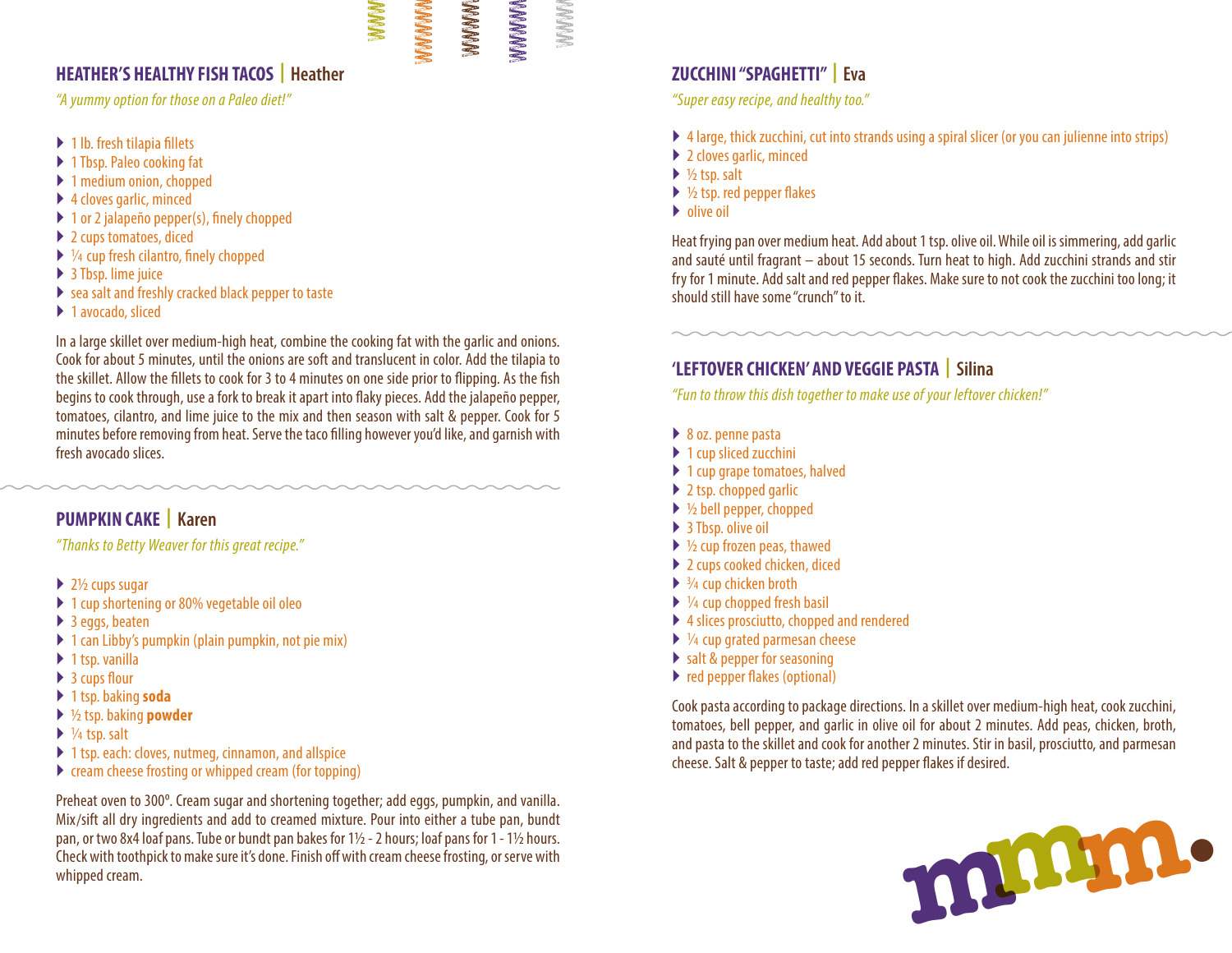